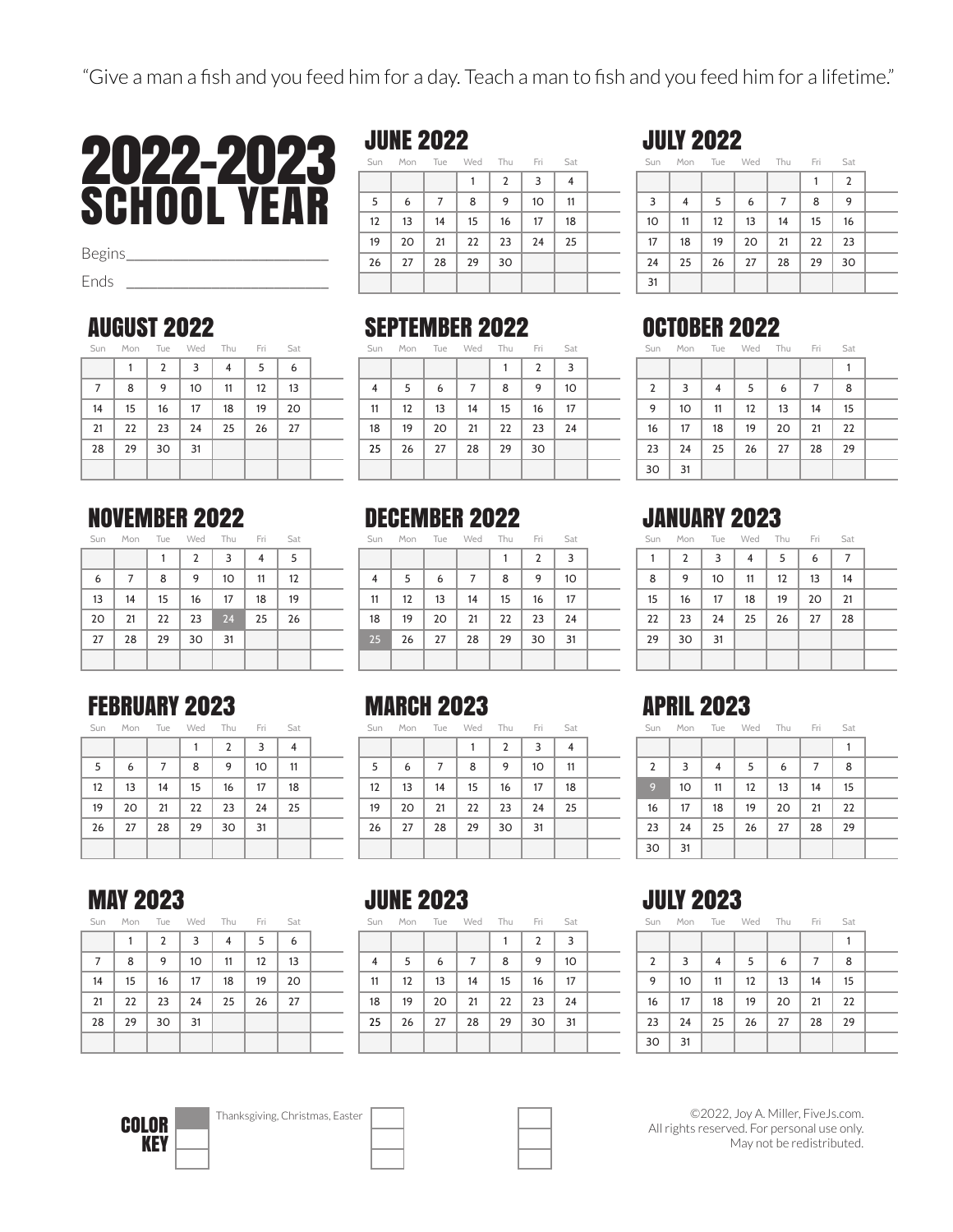

Begins*\_\_\_\_\_\_\_\_\_\_\_\_\_\_\_\_\_\_\_\_\_\_\_\_\_\_*

Ends *\_\_\_\_\_\_\_\_\_\_\_\_\_\_\_\_\_\_\_\_\_\_\_\_\_\_*

#### SEPTEMBER 2022

| Sat |                |    | Mon Tue Wed Thu Fri |    |    | Sun            |
|-----|----------------|----|---------------------|----|----|----------------|
| 3   | $\overline{2}$ |    |                     |    |    |                |
| 10  | 9              | 8  | 7                   | 6  | 5  | $\overline{4}$ |
| 17  | 16             | 15 | 14                  | 13 | 12 | 11             |
| 24  | 23             | 22 | 21                  | 20 | 19 | 18             |
|     | 30             | 29 | 28                  | 27 | 26 | 25             |
|     |                |    |                     |    |    |                |

#### DECEMBER 2022

Sun Mon Tue Wed Thu Fri Sat

|    |    |    |    |    | $\overline{2}$ | 3  |  |
|----|----|----|----|----|----------------|----|--|
| 4  | 5  | 6  | 7  | 8  | 9              | 10 |  |
| 11 | 12 | 13 | 14 | 15 | 16             | 17 |  |
| 18 | 19 | 20 | 21 | 22 | 23             | 24 |  |
| 25 | 26 | 27 | 28 | 29 | 30             | 31 |  |
|    |    |    |    |    |                |    |  |

#### MARCH 2023

| Sun | Mon | Tue | Wed | Thu           | Fri | Sat |  |
|-----|-----|-----|-----|---------------|-----|-----|--|
|     |     |     |     | $\mathcal{P}$ | 3   | 4   |  |
| 5   | 6   |     | 8   | 9             | 10  | 11  |  |
| 12  | 13  | 14  | 15  | 16            | 17  | 18  |  |
| 19  | 20  | 21  | 22  | 23            | 24  | 25  |  |

### JULY 2022

Sun Mon Tue Wed Thu Fri Sat

|    |    |                   |    |    |    | $\overline{2}$ |  |
|----|----|-------------------|----|----|----|----------------|--|
| 3  | 4  | 5                 | 6  | 7  | 8  | 9              |  |
| 10 | 11 | $12 \overline{ }$ | 13 | 14 | 15 | 16             |  |
| 17 | 18 | 19                | 20 | 21 | 22 | 23             |  |
| 24 | 25 | 26                | 27 | 28 | 29 | 30             |  |
| 31 |    |                   |    |    |    |                |  |

#### OCTOBER 2022

|                |    |    |    | Sun Mon Tue Wed Thu Fri |    | Sat |  |
|----------------|----|----|----|-------------------------|----|-----|--|
|                |    |    |    |                         |    | 1   |  |
| $\overline{2}$ | 3  | 4  | 5  | 6                       | 7  | 8   |  |
| 9              | 10 | 11 | 12 | 13                      | 14 | 15  |  |
| 16             | 17 | 18 | 19 | 20                      | 21 | 22  |  |
| 23             | 24 | 25 | 26 | 27                      | 28 | 29  |  |
| 30             | 31 |    |    |                         |    |     |  |

# **JANUARY 2023**

Mon Tue Wed Thu Fri Sat

| 1  | $\overline{2}$ | 3  | 4  | 5  | 6  | 7  |  |
|----|----------------|----|----|----|----|----|--|
| 8  | 9              | 10 | 11 | 12 | 13 | 14 |  |
| 15 | 16             | 17 | 18 | 19 | 20 | 21 |  |
| 22 | 23             | 24 | 25 | 26 | 27 | 28 |  |
| 29 | 30             | 31 |    |    |    |    |  |
|    |                |    |    |    |    |    |  |

## APRIL 2023

| Sun            | Mon | Tue | Wed | Thu | Fri | Sat |  |
|----------------|-----|-----|-----|-----|-----|-----|--|
|                |     |     |     |     |     |     |  |
| $\overline{2}$ | 3   | 4   | 5   | 6   | 7   | 8   |  |
| 9              | 10  | 11  | 12  | 13  | 14  | 15  |  |
| 16             | 17  | 18  | 19  | 20  | 21  | 22  |  |
| 23             | 24  | 25  | 26  | 27  | 28  | 29  |  |
| 30             | 31  |     |     |     |     |     |  |

| Sun |    |                | Mon Tue Wed Thu |    | Fri | Sat |  |
|-----|----|----------------|-----------------|----|-----|-----|--|
|     | 1  | $\overline{2}$ | 3               | 4  | 5   | 6   |  |
| 7   | 8  | 9              | 10              | 11 | 12  | 13  |  |
| 14  | 15 | 16             | 17              | 18 | 19  | 20  |  |
| 21  | 22 | 23             | 24              | 25 | 26  | 27  |  |
| 28  | 29 | 30             | 31              |    |     |     |  |
|     |    |                |                 |    |     |     |  |

#### NOVEMBER 2022

AUGUST 2022

|    | Sun Mon Tue Wed Thu Fri Sat |    |                |    |    |    |
|----|-----------------------------|----|----------------|----|----|----|
|    |                             |    | $\overline{2}$ | 3  | 4  | 5  |
| 6  | 7                           | 8  | 9              | 10 | 11 | 12 |
| 13 | 14                          | 15 | 16             | 17 | 18 | 19 |
| 20 | 21                          | 22 | 23             | 24 | 25 | 26 |
| 27 | 28                          | 29 | 30             | 31 |    |    |
|    |                             |    |                |    |    |    |

## FEBRUARY 2023

| Sun | Mon Tue Wed Thu Fri |    |    |                |    | Sat |  |
|-----|---------------------|----|----|----------------|----|-----|--|
|     |                     |    | 1  | $\overline{2}$ | 3  | 4   |  |
| 5   | 6                   | 7  | 8  | 9              | 10 | 11  |  |
| 12  | 13                  | 14 | 15 | 16             | 17 | 18  |  |
| 19  | 20                  | 21 | 22 | 23             | 24 | 25  |  |
| 26  | 27                  | 28 | 29 | 30             | 31 |     |  |
|     |                     |    |    |                |    |     |  |

## MAY 2023

| Sun            |    | Mon Tue | Wed Thu |    | Fri | Sat |  |
|----------------|----|---------|---------|----|-----|-----|--|
|                | 1  | 2       | 3       | 4  | 5   | 6   |  |
| $\overline{7}$ | 8  | 9       | 10      | 11 | 12  | 13  |  |
| 14             | 15 | 16      | 17      | 18 | 19  | 20  |  |
| 21             | 22 | 23      | 24      | 25 | 26  | 27  |  |
| 28             | 29 | 30      | 31      |    |     |     |  |
|                |    |         |         |    |     |     |  |

#### JUNE 2023

|--|

27 28 29 30 31

|    |    |    |    |    | $\overline{2}$ | 3  |  |
|----|----|----|----|----|----------------|----|--|
| 4  | 5  | 6  | 7  | 8  | 9              | 10 |  |
| 11 | 12 | 13 | 14 | 15 | 16             | 17 |  |
| 18 | 19 | 20 | 21 | 22 | 23             | 24 |  |
| 25 | 26 | 27 | 28 | 29 | 30             | 31 |  |
|    |    |    |    |    |                |    |  |

#### JULY 2023

| Sun            | Mon Tue |    | Wed Thu |    | Fri | Sat |  |
|----------------|---------|----|---------|----|-----|-----|--|
|                |         |    |         |    |     |     |  |
| $\overline{2}$ | 3       | 4  | 5       | 6  | 7   | 8   |  |
| 9              | 10      | 11 | 12      | 13 | 14  | 15  |  |
| 16             | 17      | 18 | 19      | 20 | 21  | 22  |  |
| 23             | 24      | 25 | 26      | 27 | 28  | 29  |  |
| 30             | 31      |    |         |    |     |     |  |

## AUGUST 2023

| Sun | Mon Tue Wed Thu Fri |    |    |    |    | Sat |  |
|-----|---------------------|----|----|----|----|-----|--|
|     |                     |    | 2  | 3  | 4  | 5   |  |
| 6   | 7                   | 8  | 9  | 10 | 11 | 12  |  |
| 13  | 14                  | 15 | 16 | 17 | 18 | 19  |  |
| 20  | 21                  | 22 | 23 | 24 | 25 | 26  |  |
| 27  | 28                  | 29 | 30 | 31 |    |     |  |
|     |                     |    |    |    |    |     |  |

**KEY** 

COLOR **Thanksgiving, Christmas, Easter** 



©2022, Joy A. Miller, FiveJs.com. All rights reserved. For personal use only. May not be redistributed.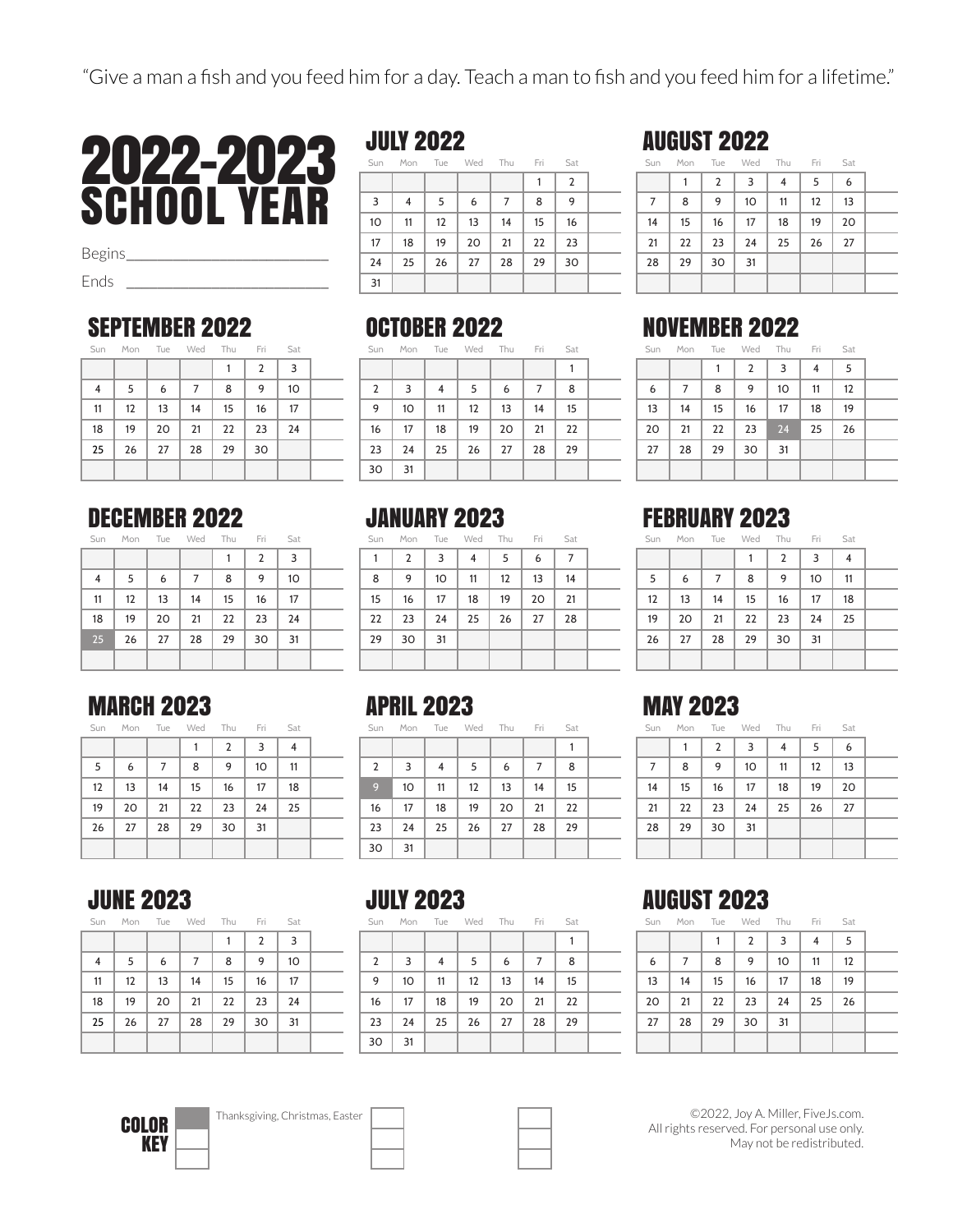

Begins*\_\_\_\_\_\_\_\_\_\_\_\_\_\_\_\_\_\_\_\_\_\_\_\_\_\_*

Ends *\_\_\_\_\_\_\_\_\_\_\_\_\_\_\_\_\_\_\_\_\_\_\_\_\_\_*

#### OCTOBER 2022

| Sun            | Mon Tue Wed Thu Fri |    |    |    |    | Sat |  |
|----------------|---------------------|----|----|----|----|-----|--|
|                |                     |    |    |    |    |     |  |
| $\overline{2}$ | 3                   | 4  | 5  | 6  | 7  | 8   |  |
| 9              | 10                  | 11 | 12 | 13 | 14 | 15  |  |
| 16             | 17                  | 18 | 19 | 20 | 21 | 22  |  |
| 23             | 24                  | 25 | 26 | 27 | 28 | 29  |  |
| 30             | 31                  |    |    |    |    |     |  |

#### JANUARY 2023

| Sat | Fri |    |                |    | Mon Tue Wed Thu | Sun |
|-----|-----|----|----------------|----|-----------------|-----|
| 7   | 6   | 5  | $\overline{4}$ | 3  | 2               | 1   |
| 14  | 13  | 12 | 11             | 10 | 9               | 8   |
| 21  | 20  | 19 | 18             | 17 | 16              | 15  |
| 28  | 27  | 26 | 25             | 24 | 23              | 22  |
|     |     |    |                | 31 | 30              | 29  |
|     |     |    |                |    |                 |     |

#### AUGUST 2022

| Sun |    |                | Mon Tue Wed Thu Fri |                |    | Sat |  |
|-----|----|----------------|---------------------|----------------|----|-----|--|
|     |    | $\overline{2}$ | 3                   | $\overline{4}$ | 5  | 6   |  |
| 7   | 8  | 9              | 10                  | 11             | 12 | 13  |  |
| 14  | 15 | 16             | 17                  | 18             | 19 | 20  |  |
| 21  | 22 | 23             | 24                  | 25             | 26 | 27  |  |
| 28  | 29 | 30             | 31                  |                |    |     |  |
|     |    |                |                     |                |    |     |  |

#### NOVEMBER 2022

|    |    |    | Sun Mon Tue Wed Thu Fri |    |                | Sat |  |
|----|----|----|-------------------------|----|----------------|-----|--|
|    |    |    | $\overline{2}$          | 3  | $\overline{4}$ | 5   |  |
| 6  | 7  | 8  | 9                       | 10 | 11             | 12  |  |
| 13 | 14 | 15 | 16                      | 17 | 18             | 19  |  |
| 20 | 21 | 22 | 23                      | 24 | 25             | 26  |  |
| 27 | 28 | 29 | 30                      | 31 |                |     |  |
|    |    |    |                         |    |                |     |  |

#### FEBRUARY 2023

| Sun | Mon | Tue          | Wed | hu     |        |       |  |
|-----|-----|--------------|-----|--------|--------|-------|--|
|     |     |              |     |        |        |       |  |
|     |     | $\mathbf{r}$ | - C | $\sim$ | $\sim$ | $-44$ |  |

| 5                 | 6                 | 7   8      |                        | 9   10     | $\vert$ 11                                |  |
|-------------------|-------------------|------------|------------------------|------------|-------------------------------------------|--|
| $12 \overline{ }$ | $\vert$ 13        | $\vert$ 14 | $15$ 16 17             |            | 18                                        |  |
| 19                |                   |            | 20   21   22   23   24 |            | $\begin{array}{c} \boxed{25} \end{array}$ |  |
| 26                | 27   28   29   30 |            |                        | $\vert$ 31 |                                           |  |
|                   |                   |            |                        |            |                                           |  |

## SEPTEMBER 2022

|    | Sun Mon Tue Wed Thu Fri |    |    |    |                | Sat |  |
|----|-------------------------|----|----|----|----------------|-----|--|
|    |                         |    |    |    | $\overline{2}$ | 3   |  |
| 4  | 5                       | 6  | 7  | 8  | 9              | 10  |  |
| 11 | 12                      | 13 | 14 | 15 | 16             | 17  |  |
| 18 | 19                      | 20 | 21 | 22 | 23             | 24  |  |
| 25 | 26                      | 27 | 28 | 29 | 30             |     |  |
|    |                         |    |    |    |                |     |  |

#### DECEMBER 2022

|    | Sun Mon Tue Wed Thu Fri Sat |    |    |    |                   |    |
|----|-----------------------------|----|----|----|-------------------|----|
| 3  | $\overline{2}$              |    |    |    |                   |    |
| 10 | 9                           | 8  | 7  | 6  | 5                 | 4  |
| 17 | 16                          | 15 | 14 | 13 | $12 \overline{ }$ | 11 |
| 24 | 23                          | 22 | 21 | 20 | 19                | 18 |
| 31 | 30                          | 29 | 28 | 27 | 26                | 25 |
|    |                             |    |    |    |                   |    |

### MARCH 2023

| Sun | Mon Tue Wed Thu |    |    |                | Fri | Sat            |  |
|-----|-----------------|----|----|----------------|-----|----------------|--|
|     |                 |    |    | $\overline{2}$ | 3   | $\overline{4}$ |  |
| 5   | 6               | 7  | 8  | 9              | 10  | 11             |  |
| 12  | 13              | 14 | 15 | 16             | 17  | 18             |  |
| 19  | 20              | 21 | 22 | 23             | 24  | 25             |  |
| 26  | 27              | 28 | 29 | 30             | 31  |                |  |
|     |                 |    |    |                |     |                |  |

## APRIL 2023

| Sat | Fri | Thu | Wed | Tue | Mon | Sun            |
|-----|-----|-----|-----|-----|-----|----------------|
|     |     |     |     |     |     |                |
| 8   | 7   | 6   | 5   | 4   | 3   | $\overline{2}$ |
| 15  | 14  | 13  | 12  | 11  | 10  | 9              |
| 22  | 21  | 20  | 19  | 18  | 17  | 16             |
| 29  | 28  | 27  | 26  | 25  | 24  | 23             |
|     |     |     |     |     | 31  | 30             |

#### MAY 2023

| Sun | Mon | Tue | Wed | Thu | Fri | Sat |  |
|-----|-----|-----|-----|-----|-----|-----|--|
|     |     | 2   | 3   | 4   | 5   | 6   |  |
| 7   | 8   | 9   | 10  | 11  | 12  | 13  |  |
| 14  | 15  | 16  | 17  | 18  | 19  | 20  |  |
| 21  | 22  | 23  | 24  | 25  | 26  | 27  |  |
| 28  | 29  | 30  | 31  |     |     |     |  |
|     |     |     |     |     |     |     |  |

#### JULY 2023

|  | Sun Mon Tue Wed Thu Fri Sat |  |  |
|--|-----------------------------|--|--|
|  |                             |  |  |

| 8  | 7  | 6  | 5  | 4  | 3  | $\overline{2}$ |
|----|----|----|----|----|----|----------------|
| 15 | 14 | 13 | 12 | 11 | 10 | 9              |
| 22 | 21 | 20 | 19 | 18 | 17 | 16             |
| 29 | 28 | 27 | 26 | 25 | 24 | 23             |
|    |    |    |    |    | 31 | 30             |

## AUGUST 2023

| Sun | Mon | Tue | Wed Thu        |    | Fri | Sat |  |
|-----|-----|-----|----------------|----|-----|-----|--|
|     |     |     | $\overline{2}$ | 3  | 4   | 5   |  |
| 6   | 7   | 8   | 9              | 10 | 11  | 12  |  |
| 13  | 14  | 15  | 16             | 17 | 18  | 19  |  |
| 20  | 21  | 22  | 23             | 24 | 25  | 26  |  |
| 27  | 28  | 29  | 30             | 31 |     |     |  |
|     |     |     |                |    |     |     |  |

## JUNE 2023

| Sun            | Mon | Tue | Wed | Thu | Fri            | Sat |  |
|----------------|-----|-----|-----|-----|----------------|-----|--|
|                |     |     |     |     | $\overline{2}$ | 3   |  |
| $\overline{4}$ | 5   | 6   | 7   | 8   | 9              | 10  |  |
| 11             | 12  | 13  | 14  | 15  | 16             | 17  |  |
| 18             | 19  | 20  | 21  | 22  | 23             | 24  |  |
| 25             | 26  | 27  | 28  | 29  | 30             | 31  |  |
|                |     |     |     |     |                |     |  |

#### SEPTEMBER 2023

Sun Mon Tue Wed Thu Fri Sat

|    |    |    |    |    |    | 2  |  |
|----|----|----|----|----|----|----|--|
| 3  | 4  | 5  | 6  | 7  | 8  | 9  |  |
| 10 | 11 | 12 | 13 | 14 | 15 | 16 |  |
| 17 | 18 | 19 | 20 | 21 | 22 | 23 |  |
| 24 | 25 | 26 | 27 | 28 | 29 | 30 |  |
| 31 |    |    |    |    |    |    |  |

©2022, Joy A. Miller, FiveJs.com. All rights reserved. For personal use only. May not be redistributed.



COLOR **Thanksgiving, Christmas, Easter**